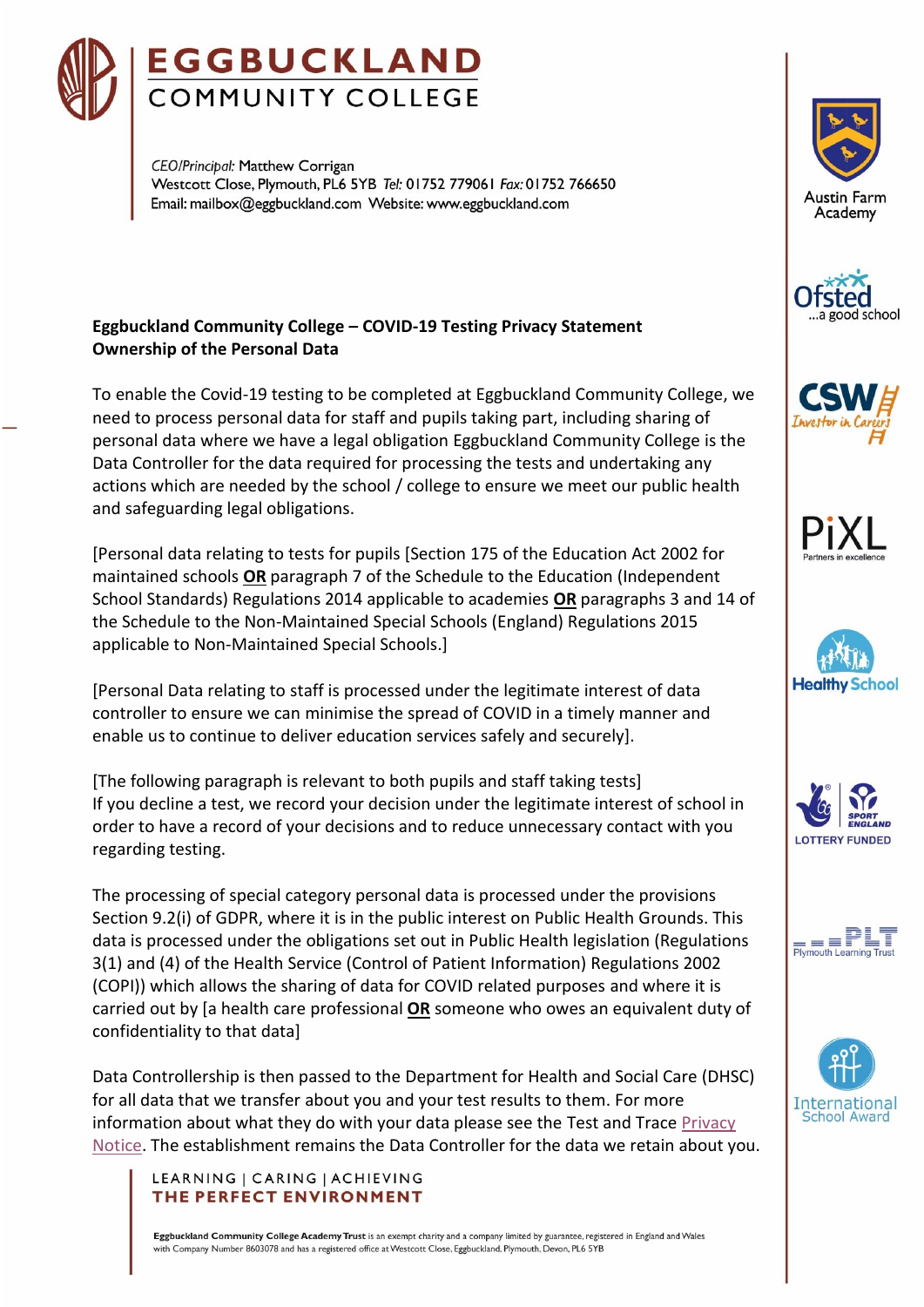### **Personal Data involved in the process**

We use the following information to help us manage and process the tests:

- Name
- Date of birth (and year group)
- Gender
- Ethnicity
- Home postcode
- Email address
- Mobile number
- Unique barcode assigned to each individual test and which will become the primary reference number for the tests
- Test result
- Parent/guardians contact details (if required)

We will only use information that is collected directly from you specifically for the purpose of the tests, even if you have previously provided us with this information.

## **How we store your personal information**

The information will only be stored securely on local spreadsheets in school/college whilst it is needed. It will also be entered directly onto DHSC digital services for the NHS Test and Trace purposes. Schools/colleges will not have access to the information on the digital service once it has been entered.

## **Processing of Personal Data Relating to Positive test results**

The member of staff, pupil, student or parent (depending on contact details provided) will be informed of the result by the school/college and advised how to book a confirmatory test.

We will use this information to enact their own COVID isolation processes without telling anyone who it is that has received the positive test.

The information will be transferred to DHSC, who will share this with the NHS, GPs. PHE and the Local Government will use this information for wider test and trace activities as well as statistical and research purposes.

This information is processed and shared under obligations set out in Public Health legislation under Regulations 3(1) and (4) of the Health Service (Control of Patient Information) Regulations 2002 (COPI) which allows the sharing of data for COVID related purposes.

This information will be kept by the school/college for up to 14 days and by the NHS for 8 years.

# **Processing of Personal Data Relating to Negative test results**

We will record a negative result and the information transferred to DHSC, NHS. PHE and the Local Government who will use the information for statistical and research purposes.















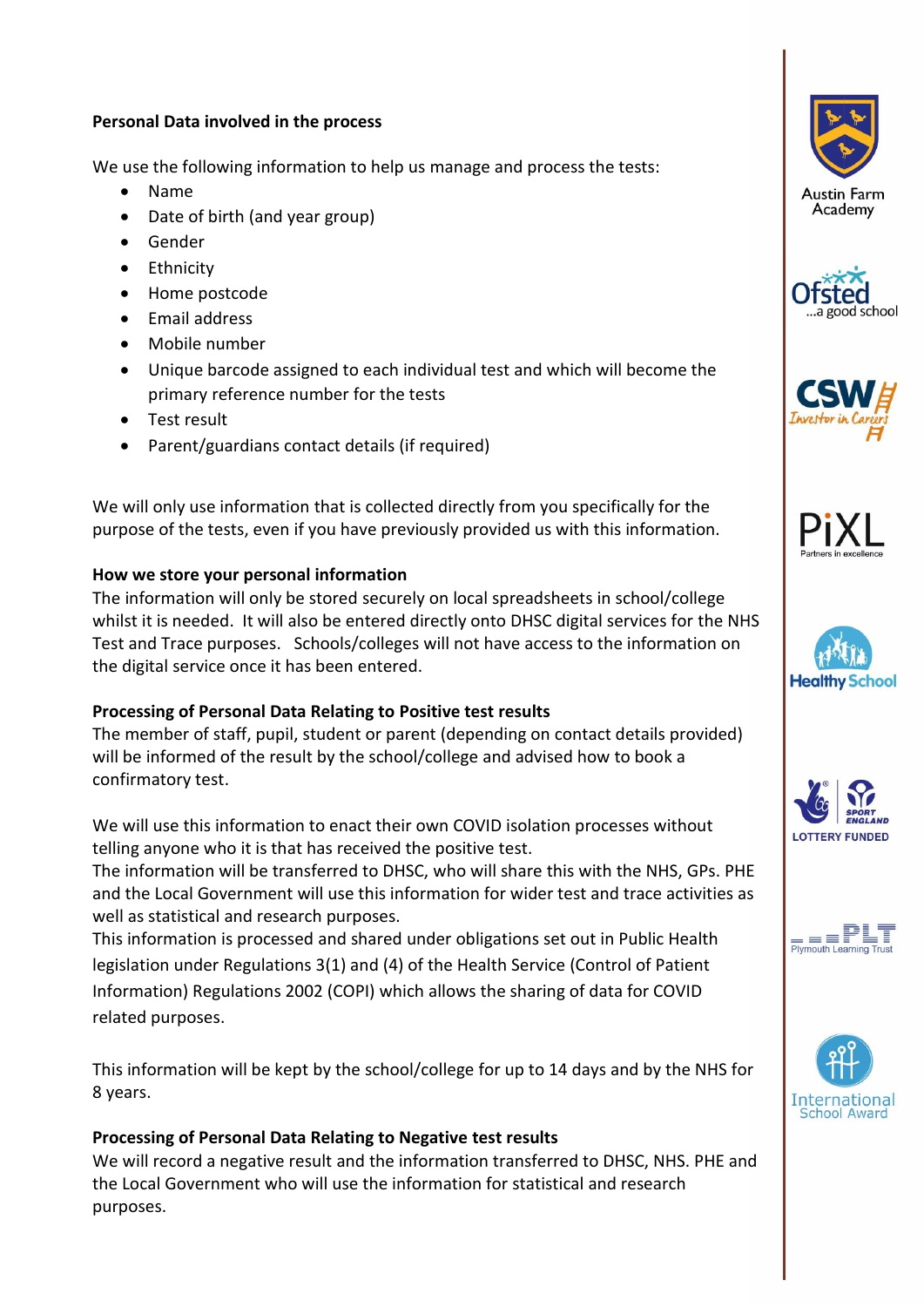This information is processed and shared under obligations set out in Public Health legislation under Regulations 3(1) and (4) of the Health Service (Control of Patient Information) Regulations 2002 (COPI) which allows the sharing of data for COVID related purposes.

This information will be kept by the school/college for up to 14 days and by the NHS for 8 years.

# **Processing of Personal Data relating to declining a test**

We will record that you have declined to participate in a test and this information will not be shared with anyone.

## **Data Sharing Partners**

The personal data associated with test results will be shared with

- DHSC, NHS, PHE to ensure that they can undertake the necessary Test and Trace activities and to conduct research and compile statistic about Coronavirus.
- Your GP to maintain your medical records and to offer support and guidance as necessary
- Local Government to undertake local public health duties and to record and analyse local spreads.
- •

# **Your Rights**

Under data protection law, you have rights including:

**Your right of access** - You have the right to ask us for copies of your personal information.

**Your right to rectification** - You have the right to ask us to rectify personal information you think is inaccurate. You also have the right to ask us to complete information you think is incomplete.

**Your right to erasure** - You have the right to ask us to erase your personal information in certain circumstances.

**Your right to restriction of processing** - You have the right to ask us to restrict the processing of your personal information in certain circumstances.

**Your right to object to processing** - You have the the right to object to the processing of your personal information in certain circumstances.

**Your right to data portability** - You have the right to ask that we transfer the personal information you gave us to another organisation, or to you, in certain circumstances.

You are not required to pay any charge for exercising your rights. If you make a request, we have one month to respond to you.

Please contact us at [insert email address, phone number and or postal address of school / college's DPO] if you wish to make a request.